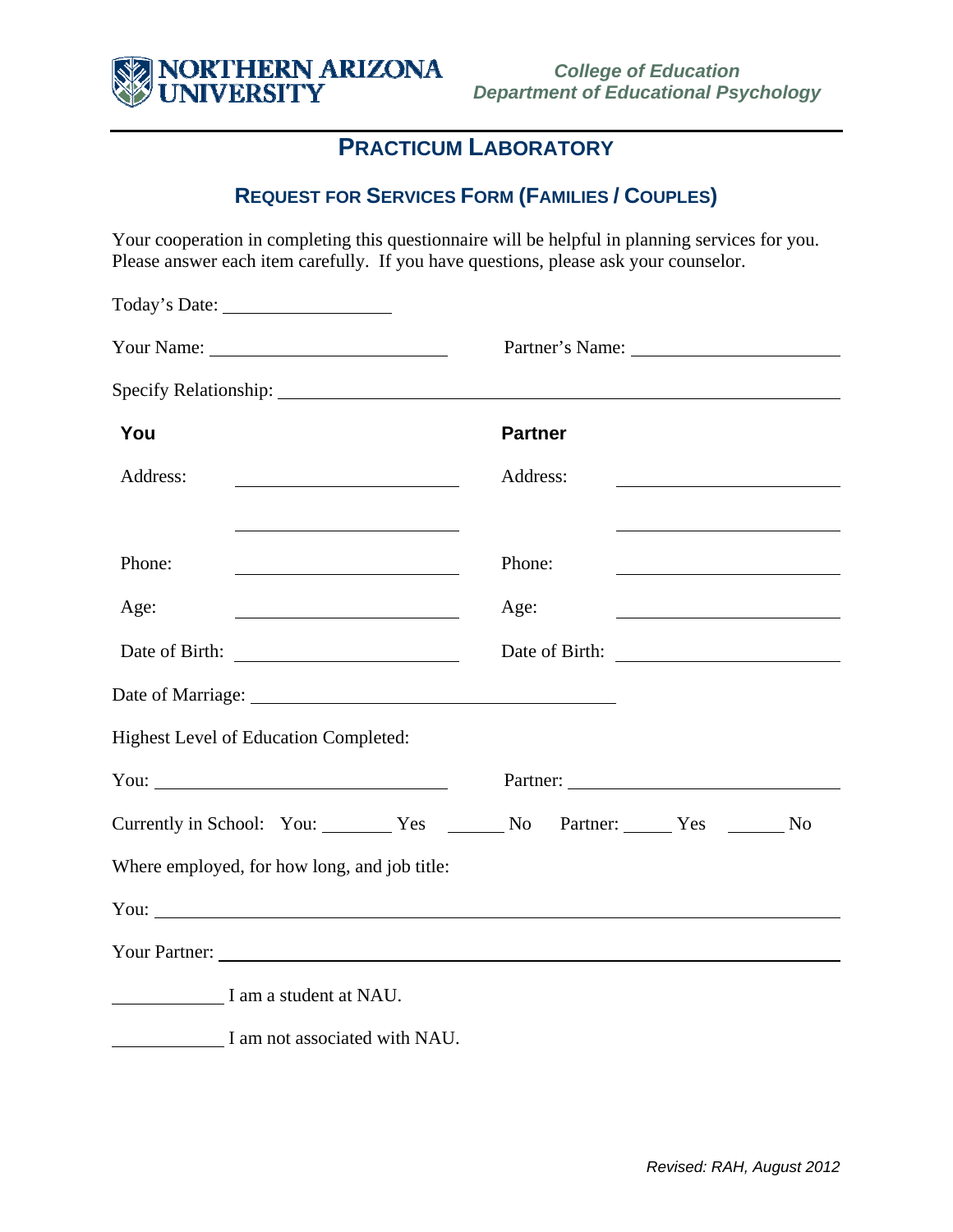## NORTHERN ARIZONA **SILL**

|                                                                    |                | <b>REQUEST FOR SERVICES FORM (FAMILIES / COUPLES), CONTINUED</b>                      |                                                                                                 |
|--------------------------------------------------------------------|----------------|---------------------------------------------------------------------------------------|-------------------------------------------------------------------------------------------------|
|                                                                    |                |                                                                                       |                                                                                                 |
| I am being referred by the courts, Welfare Dept., or other agency. |                |                                                                                       |                                                                                                 |
|                                                                    |                | Which one?                                                                            |                                                                                                 |
|                                                                    |                |                                                                                       | How did you find out about our services? (e.g., class, friend, etc.)                            |
|                                                                    |                |                                                                                       |                                                                                                 |
|                                                                    |                | Are you now receiving or have you ever received counseling or psychotherapy services? |                                                                                                 |
| Yes                                                                | N <sub>0</sub> |                                                                                       |                                                                                                 |
|                                                                    |                | marital/family counseling, name of individual who received the counseling:            | If yes, please list counselor/therapists name, name of agency, dates of counseling, and, if not |
|                                                                    |                |                                                                                       |                                                                                                 |
|                                                                    |                |                                                                                       |                                                                                                 |
|                                                                    |                |                                                                                       |                                                                                                 |
| <b>Family Member:</b>                                              |                |                                                                                       |                                                                                                 |
| Name                                                               | Age            | Relationship                                                                          | Where Residing                                                                                  |
|                                                                    |                |                                                                                       |                                                                                                 |
|                                                                    |                |                                                                                       |                                                                                                 |
|                                                                    |                |                                                                                       |                                                                                                 |
|                                                                    |                |                                                                                       |                                                                                                 |
| Have you had or do you now have any major health problems?         |                |                                                                                       |                                                                                                 |
| You: $Y$ es $\_\_\_\_\$ No                                         |                |                                                                                       | Partner: <u>Ves</u> No                                                                          |
|                                                                    |                |                                                                                       |                                                                                                 |
|                                                                    |                |                                                                                       |                                                                                                 |
|                                                                    |                |                                                                                       |                                                                                                 |
|                                                                    |                |                                                                                       |                                                                                                 |